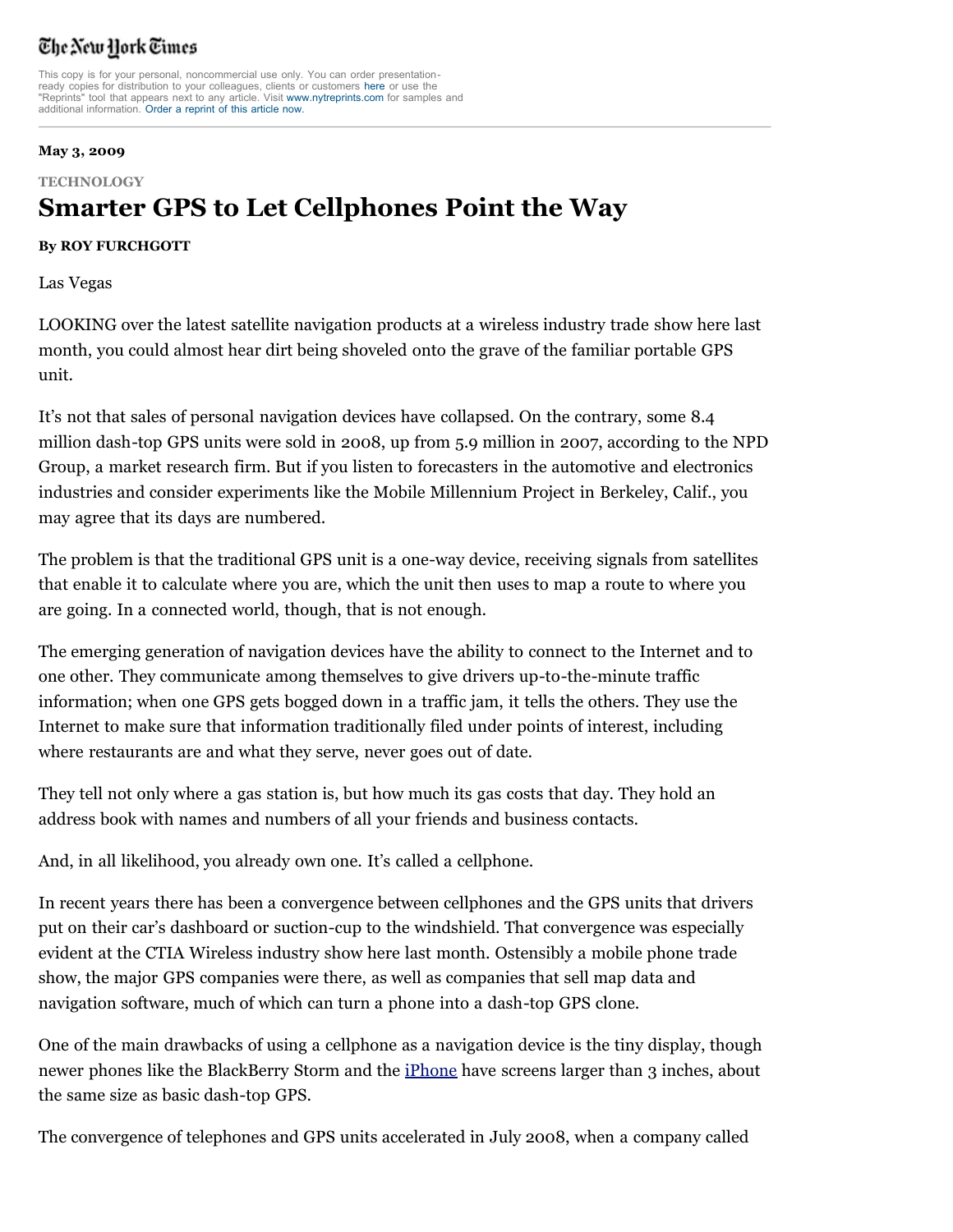Dash Navigation introduced an Internet-connected dash-top GPS. Its Web connection, over a cellphone band, let owners find not just a static list of Mexican restaurants, but to search specifically for breakfast burritos and find them. It also offered real-time traffic reports based on information provided by Dash units in other cars. When a Dash-equipped vehicle encountered a slowdown, all the units in its network were alerted.

But sales were slow and the quality of the traffic reporting, largely dependent on how many Dash units were in use, never reached its potential. Last November Dash announced it would stop making its dash-top units in favor of selling its system to "other platforms." Read: cellphones.

A Silicon Valley company, TeleNav, picked up the banner and offered a two-way dash-top device called the Shotgun, which sells for \$300 including three months of service. But TeleNav is hedging its bets: it also sells a software version for the BlackBerry, among others, that is used with the AT&T Navigator service (\$10 a month for unlimited use). GPS giant Garmin also sells a software version of its popular Nuvi unit for GPS-enabled cellphones. Install it and a phone performs exactly like a Nuvi GPS device, offering the same graphics and turn-by-turn directions.

TomTom introduced its first connected dash-top GPS for the United States, the Go 740 Live (\$400 including three months of service), at the trade show. And the 800-pound gorilla of mobile phones, the Apple iPhone, will be able to give turn-by-turn directions by the summer.

Perhaps the biggest hedge is being placed by Garmin, which is going into the cellphone business, producing two new phones in the first half of this year. "It's their acknowledgment that their market is at a dead end," said Seth Wallis-Jones, a telecommunications analyst at Global Insight in London.

Magellan, which does not have a connected GPS, argued that the markets for stand-alone dashtop navigation won't disappear overnight, noting that most people just want to get from point A to point B.

Mike Wagner, senior manager of product marketing for Magellan, said that for those people, a stand-alone device is the best choice because the price is low and no subscription is required. He pointed to the failure of both Dash and Best Buy's Insignia units as evidence that people aren't ready to buy another subscription service. But he acknowledged that some sort of connected device is in Magellan's future.

Meanwhile, Nokia, the world's largest phone maker, purchased one of the world's largest digital map makers, Navteq, in July 2008. Notably, TomTom bought the other, Tele Atlas, a month earlier.

Nokia may have the solution to the problem that faced Dash, which is getting enough devices in service for the traffic reporting to pay off. Nokia already has millions of phones in people's hands; all it has to do is add software to turn them into two-way GPS probes. Which is exactly what it has done with the Mobile Millennium Project.

After a pilot test of 100 cars in February 2008, the project has expanded the test; it now includes more than 3,000 volunteers with a goal of 10,000 users in the Bay area.